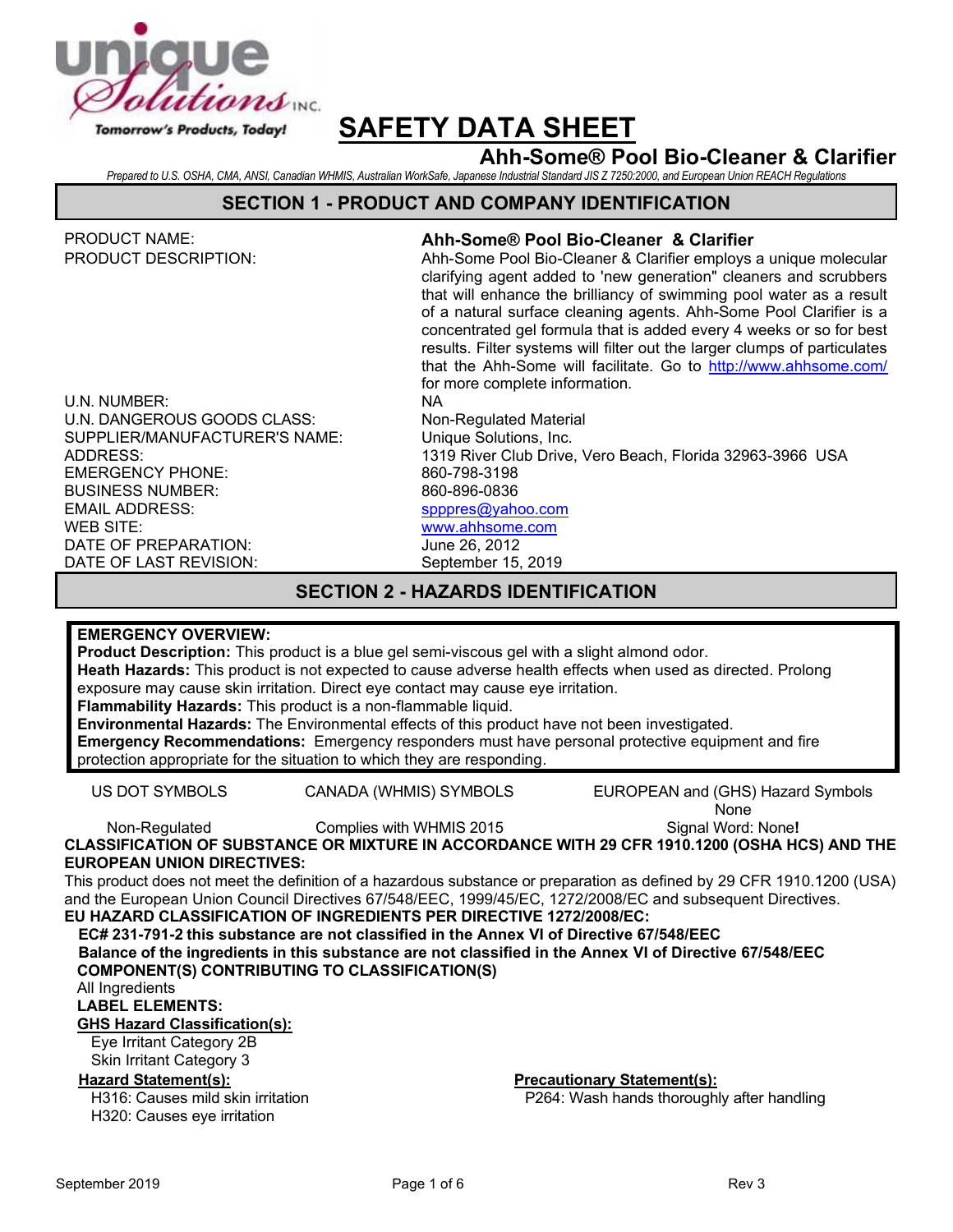

# **Ahh-Some® Pool Bio-Cleaner & Clarifier**

#### **HEALTH HAZARDS OR RISKS FROM EXPOSURE:**

**ACUTE:** Exposure to this product may cause irritation of the eyes with redness and tearing. Prolonged or repeated exposure or contact with skin may cause irritation with redness. Ingestion may cause gastrointestinal irritation including pain, vomiting or diarrhea.

**CHRONIC:** None Known

**TARGET ORGANS:** ACUTE: Eye, Respiratory System, Skin CHRONIC: None Known

### **SECTION 3 - COMPOSITION and INFORMATION ON INGREDIENTS**

| <b>HAZARDOUS INGREDIENTS:</b>                                                                                                                                  | CAS#              | <b>EINECS#</b>              | ICSC#      | WT <sub>%</sub> | <b>GHS HAZARD CLASSIFICATION(S):</b>                        |
|----------------------------------------------------------------------------------------------------------------------------------------------------------------|-------------------|-----------------------------|------------|-----------------|-------------------------------------------------------------|
| Water                                                                                                                                                          | 7732-18-5         | 231-791-2                   | Not Listed | $45 - 55%$      | Not Classified                                              |
| <b>Proprietary Mixture</b>                                                                                                                                     | Proprietary       | Not Found in<br><b>ESIS</b> | Not Listed | 45 - 55%        | H316: Skin Irritation Cat 3, H320: Eye Irritation<br>Cat 2B |
| Colorant (Blue)                                                                                                                                                | Non-<br>Hazardous | Not Listed                  | Not Listed | $< 0.1\%$       | Not Classified                                              |
| Balance of other ingredients are non-hazardous or less than 1% in concentration (or 0.1% for<br>carcinogens, reproductive toxins, or respiratory sensitizers). |                   |                             |            |                 |                                                             |

**NOTE:** This product has been classified in accordance with the hazard criteria of OSHA 29CFR1910.1200 and the SDS contains all the information required by the CPR, EU Directives and the Japanese Industrial Standard *JIS Z 7250: 2000*.

# **SECTION 4 - FIRST-AID MEASURES**

- **EYE CONTACT:** If product enters the eyes, open eyes while under gentle running water for at least 15 minutes. Remove contact lenses if present. Seek medical attention if blurred vision occurs or irritation persists.
- **SKIN CONTACT:** Wash skin thoroughly after handling. Seek medical attention if irritation develops and persists. Remove contaminated clothing. Launder before re-use.
- **INHALATION:** If breathing becomes difficult, remove victim to fresh air. If necessary, use artificial respiration to support vital functions. Seek medical attention if breathing dificulty continues.
- **INGESTION:** If product is swallowed, call physician or poison control center for most current information. If professional advice is not available, do not induce vomiting. Never induce vomiting or give diluents (milk or water) to someone who is unconscious, having convulsions, or who cannot swallow. Seek medical advice. Take a copy of the label and/or SDS with the victim to the health professional.

#### **MEDICAL CONDITIONS AGGRAVATED BY EXPOSURE:** Pre-existing skin problems may be aggravated by prolonged exposure to this product.

**RECOMMENDATIONS TO PHYSICIANS:** Treat symptoms and reduce over-exposure.

#### **SECTION 5 - FIRE-FIGHTING MEASURES**

| <b>FLASH POINT:</b><br><b>AUTOIGNITION TEMPERATURE:</b><br><b>FLAMMABLE LIMITS (in air by volume, %):</b><br><b>FIRE EXTINGUISHING MATERIALS:</b> | Non-Flammable<br>Not Applicable<br>Lower (LEL):<br><b>NA</b><br>Upper (UEL):<br><b>NA</b><br>Dry chemical, foam, carbon dioxide or water fog.                                                                                                                                                   |
|---------------------------------------------------------------------------------------------------------------------------------------------------|-------------------------------------------------------------------------------------------------------------------------------------------------------------------------------------------------------------------------------------------------------------------------------------------------|
| <b>EXPLOSION</b><br><b>UNUSUAL</b><br><b>FIRE</b><br><b>AND</b><br><b>HAZARDS:</b><br><b>Explosion Sensitivity to Mechanical Impact:</b>          | Water based solution that is not expected to be a fire or explosion<br>hazard. Irritating and toxic gases or fumes may be released during a<br>fire.<br>No.                                                                                                                                     |
| <b>Explosion Sensitivity to Static Discharge:</b><br><b>SPECIAL FIRE-FIGHTING PROCEDURES:</b>                                                     | No.<br>Incipient fire responders should wear eye protection.<br>Structural                                                                                                                                                                                                                      |
|                                                                                                                                                   | firefighters must wear Self-Contained Breathing Apparatus and full<br>protective equipment. Isolate materials not yet involved in the fire and<br>protect personnel. Move containers from fire area if this can be done<br>without risk; otherwise, cool with carefully applied water spray. If |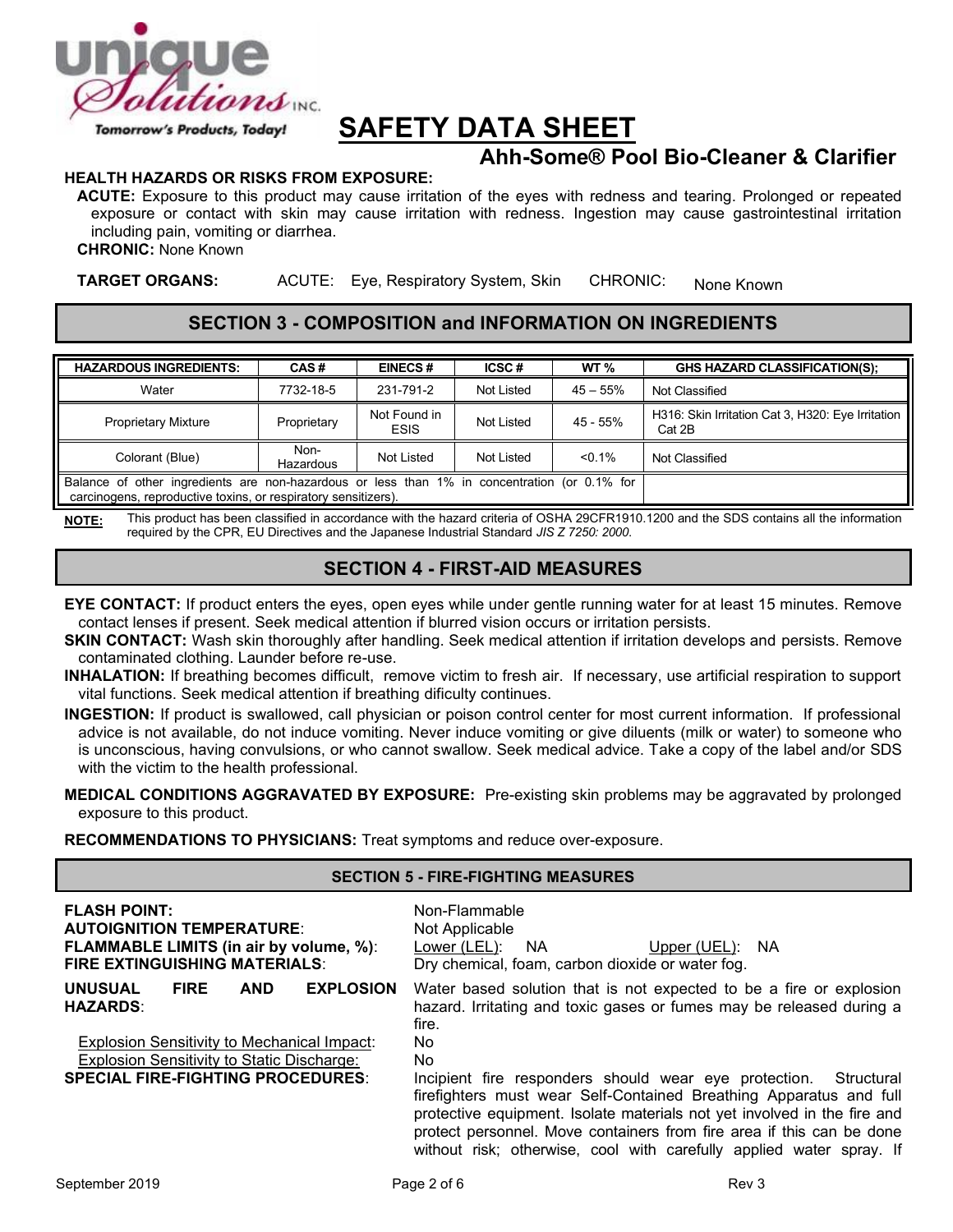

# **Ahh-Some® Pool Bio-Cleaner & Clarifier**

possible, prevent runoff water from entering storm drains, bodies of water, or other environmentally sensitive area.





**Hazard Scale: 0** = Minimal **1** = Slight **2** = Moderate **3** = Serious **4** = Severe \* = Chronic hazard

# **SECTION 6 - ACCIDENTAL RELEASE MEASURES**

**SPILLS:** Dispose of in accordance with applicable Federal, State, and local procedures (see Section 13, Disposal Considerations).

# **SECTION 7 - HANDLING and STORAGE**

**WORK PRACTICES AND HYGIENE PRACTICES:** Wash thoroughly after handling this product. **STORAGE AND HANDLING PRACTICES:** Product should be stored in original containers under normal conditions

## **SECTION 8 - EXPOSURE CONTROLS - PERSONAL PROTECTION**

#### **EXPOSURE LIMITS/GUIDELINES:**

| <b>Chemical Name</b>       | CAS#        | <b>ACGIH TWA</b> | <b>OSHA TWA</b> |
|----------------------------|-------------|------------------|-----------------|
| Water                      | 7732-18-5   | Not Listed       | Not Listed      |
| <b>Proprietary Mixture</b> | Proprietary | Not Listed       | Not Listed      |

Currently, International exposure limits are not established for the components of this product. Please check with competent authority in each country for the most recent limits in place.

**VENTILATION AND ENGINEERING CONTROLS:** Use with adequate ventilation to ensure exposure levels are maintained below the limits provided below. Use local exhaust ventilation to control airborne mist/vapor/dust. Ensure eyewash/safety shower stations are available near areas where this product is used.

*The following information on appropriate Personal Protective Equipment is provided to assist employers in complying*  with OSHA regulations found in 29 CFR Subpart I (beginning at 1910.132) or equivalent standard of Canada, or *standards of EU member states (including EN 149 for respiratory PPE, and EN 166 for face/eye protection), and those of Japan. Please reference applicable regulations and standards for relevant details.*

**RESPIRATORY PROTECTION:** Maintain airborne contaminant concentrations below guidelines listed above, if applicable. If necessary, use only respiratory protection authorized in the U.S. Federal OSHA Respiratory Protection Standard (29 CFR 1910.134), equivalent U.S. State standards, Canadian CSA Standard Z94.4-93, the European Standard EN149, or EU member states.

**EYE PROTECTION:** Splash goggles or safety glasses with side shields recommended where splashing is possible.If necessary, refer to U.S. OSHA 29 CFR 1910.133, Canadian Standards, and the European Standard EN166, Australian Standards, or relevant Japanese Standards.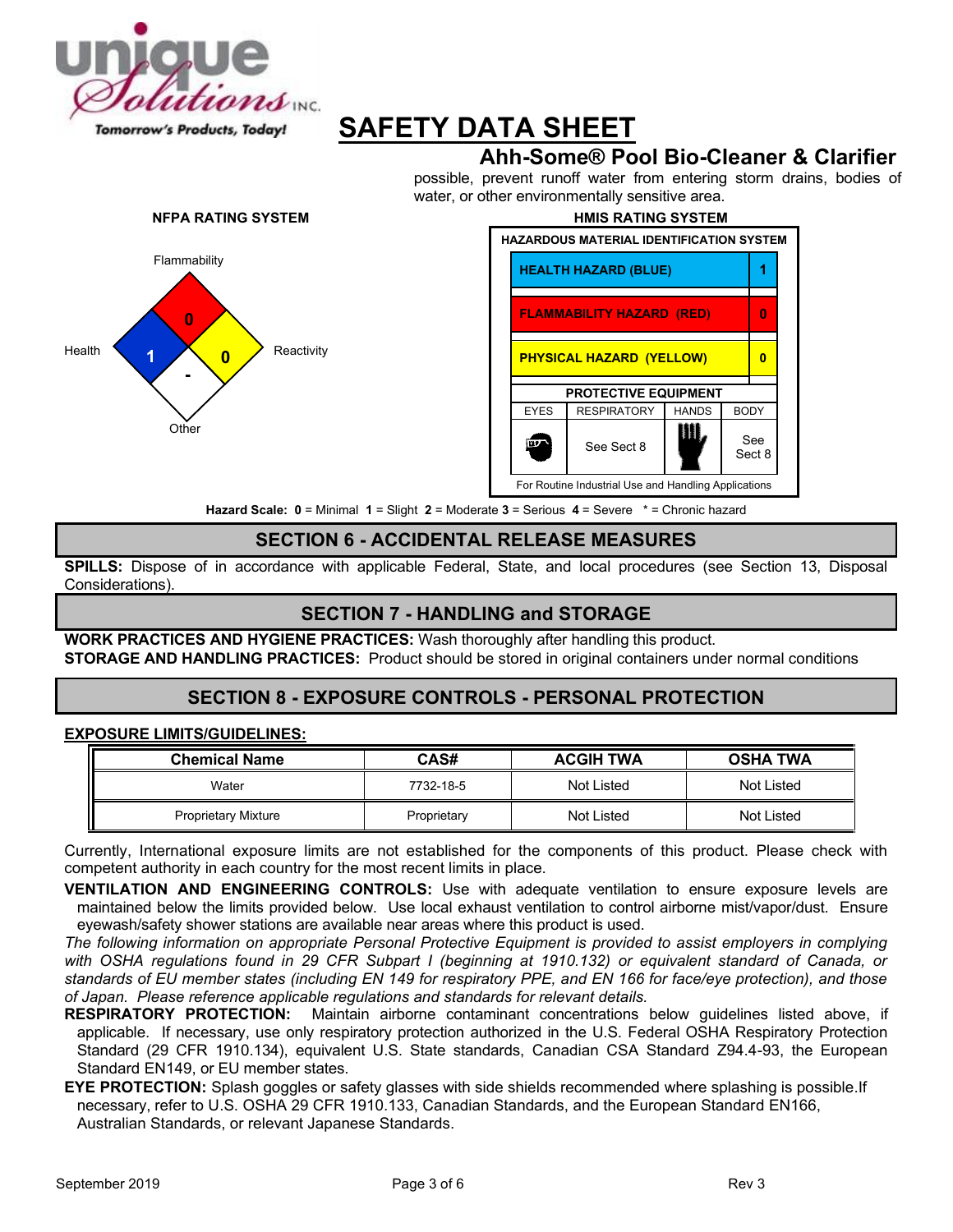

# **Ahh-Some® Pool Bio-Cleaner & Clarifier**

**HAND PROTECTION:** Compatible protective gloves recommended as appropriate for task. Wash hands after removing gloves. If necessary, refer to U.S. OSHA 29 CFR 1910.138, the European Standard DIN EN 374, the appropriate Standards of Canada, Australian Standards, or relevant Japanese Standards.

**BODY PROTECTION:** Use body protection appropriate to prevent contact (e.g. lab coat, overalls). If necessary, refer to appropriate Standards of Canada, or appropriate Standards of the EU, Australian Standards, or relevant Japanese Standards.

## **SECTION 9 - PHYSICAL and CHEMICAL PROPERTIES**

**PHYSICAL STATE:** Semi-viscous gel **ODOR THRESHOLD (PPM):** Not Available **VAPOR PRESSURE (mmHg):** Not Available **VAPOR DENSITY (AIR=1):** Not Available **EVAPORATION RATE (nBuAc = 1):** Not Available **BOILING POINT (C°): BOILING POINT (C°) BOILING POINT (C°): FREEZING POINT (C°):** Not Available **pH:** 9.0 – 9.9 **SPECIFIC GRAVITY 20°C: (WATER =1)** 1.0 **SOLUBILITY IN WATER (%)** Complete<br>VOC: <0 1 **VOC:** <0.1

**APPEARANCE & ODOR:** Blue semi-viscous gel with an organic odor.

### **SECTION 10 - STABILITY and REACTIVITY**

**STABILITY:** Product is stable

**DECOMPOSITION PRODUCTS:** When heated to decomposition this product produces Oxides of carbon (COx). **MATERIALS WITH WHICH SUBSTANCE IS INCOMPATIBLE:** Strong oxidizing agents, and reducing agents. **HAZARDOUS POLYMERIZATION:** Will not occur.

**CONDITIONS TO AVOID:** Contact with incompatible materials, extreme temperatures and freezing conditions.

## **SECTION 11 - TOXICOLOGICAL INFORMATION**

**TOXICITY DATA:** Toxicity data not available for mixture:

**SUSPECTED CANCER AGENT:** None of the ingredients are found on the following lists: FEDERAL OSHA Z LIST, NTP, CAL/OSHA, IARC and therefore is not considered to be, nor suspected to be a cancer-causing agent by these agencies.

**IRRITANCY OF PRODUCT:** Contact with this product is not expected to be irritating to exposed skin and/or eyes. **SENSITIZATION OF PRODUCT:** This product is not considered a sensitizer.

**REPRODUCTIVE TOXICITY INFORMATION:** No data available

**SPECIFIC TARGET ORGAN TOXICITY – SINGLE EXPOSURE:** Possible skin irritation with prolonged exposure.

**SPECIFIC TARGET ORGAN TOXICITY – REPEATED EXPOSURE:** None known

**ASPIRATION HAZARD:** None

## **SECTION 12 - ECOLOGICAL INFORMATION**

#### **ALL WORK PRACTICES MUST BE AIMED AT ELIMINATING ENVIRONMENTAL CONTAMINATION. ENVIRONMENTAL STABILITY:** No Data available at this time.

**EFFECT OF MATERIAL ON PLANTS or ANIMALS:** No evidence is currently available on this product's effects on plants or animals.

**EFFECT OF CHEMICAL ON AQUATIC LIFE:** No evidence is currently available on this product's effects on aquatic life.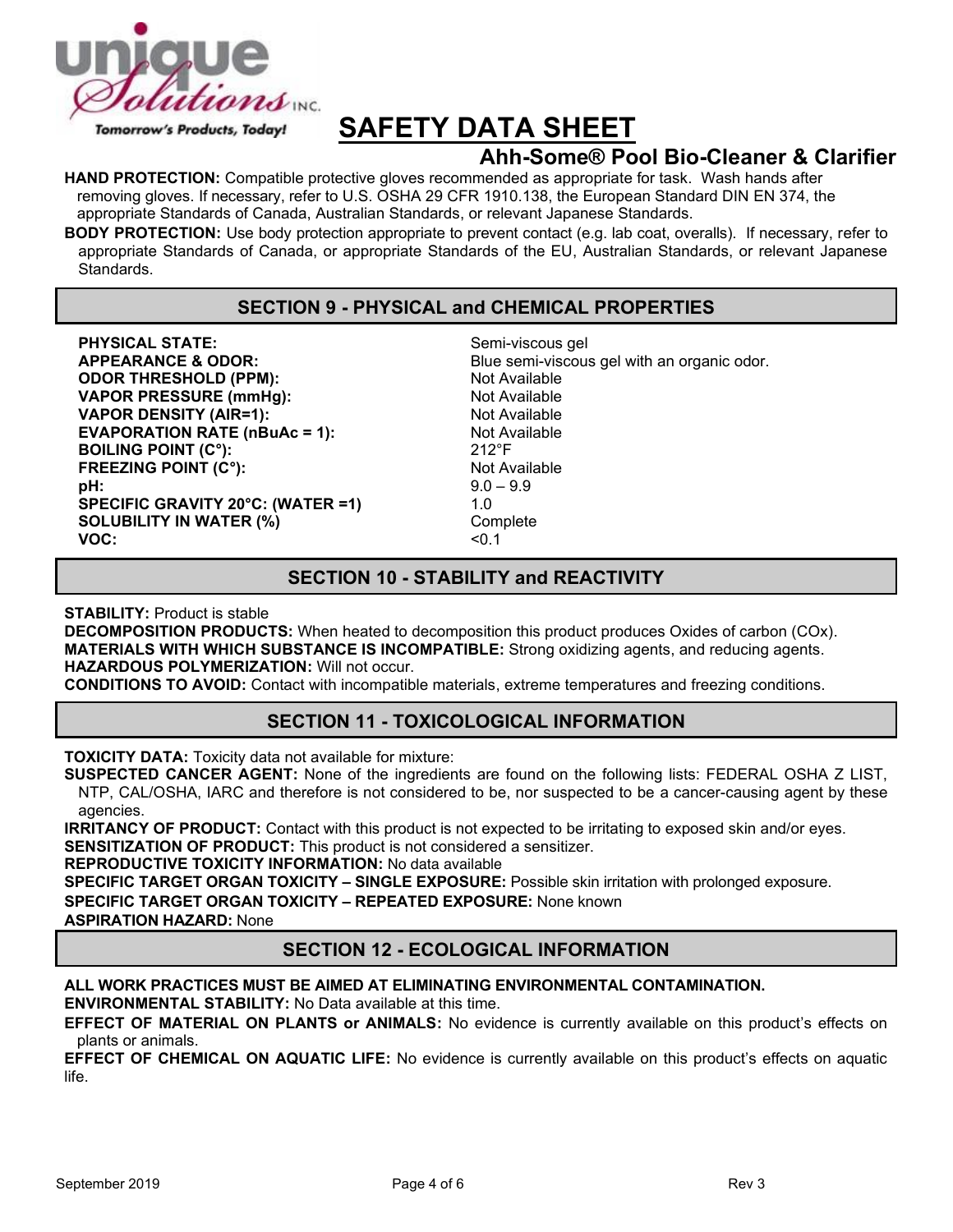

# **Ahh-Some® Pool Bio-Cleaner & Clarifier**

# **SECTION 13 - DISPOSAL CONSIDERATIONS**

**PREPARING WASTES FOR DISPOSAL:** Waste disposal must be in accordance with appropriate Federal, State, and local regulations, those of Canada, Australia, EU Member States and Japan.

#### **SECTION 14 - TRANSPORTATION INFORMATION**

#### **US DOT; IATA; IMO; ADR:**

**THIS PRODUCT IS NOT HAZARDOUS AS DEFINED BY 49 CFR 172.101 BY THE U.S. DEPARTMENT OF TRANSPORTATION.**

**PROPER SHIPPING NAME:** Non-Regulated Material

**HAZARD CLASS NUMBER and DESCRIPTION:** None

**UN IDENTIFICATION NUMBER:** None

**PACKING GROUP:** None

**DOT LABEL(S) REQUIRED:** None

**NORTH AMERICAN EMERGENCY RESPONSE GUIDEBOOK NUMBER (2004):** NA

**MARINE POLLUTANT:** None of the ingredients are classified by the DOT as a Marine Pollutant (as defined by 49 CFR 172.101, Appendix B)

U.S. DEPARTMENT OF TRANSPORTATION (DOT) SHIPPING REGULATIONS:

This product is not classified as dangerous goods, per U.S. DOT regulations, under 49 CFR 172.101.

TRANSPORT CANADA, TRANSPORTATION OF DANGEROUS GOODS REGULATIONS:

This product is not classified as Dangerous Goods, per regulations of Transport Canada.

INTERNATIONAL AIR TRANSPORT ASSOCIATION (IATA):

This product is not classified as Dangerous Goods, by rules of IATA:

INTERNATIONAL MARITIME ORGANIZATION (IMO) DESIGNATION:

This product is not classified as Dangerous Goods by the International Maritime Organization.

EUROPEAN AGREEMENT CONCERNING THE INTERNATIONAL CARRIAGE OF DANGEROUS GOODS BY ROAD (ADR):

This product is not classified by the United Nations Economic Commission for Europe to be dangerous goods.

## **SECTION 15 - REGULATORY INFORMATION**

#### **UNITED STATES REGULATIONS**

**SARA REPORTING REQUIREMENTS:** This product is subject to the reporting requirements of Sections 302, 304 and 313 of Title III of the Superfund Amendments and Reauthorization Act., as follows: None

**TSCA:** All components in this product are listed on the US Toxic Substances Control Act (TSCA) inventory of chemicals.

#### **SARA 311/312:**

Acute Health: Yes Chronic Health: No Fire: No Reactivity: No

**U.S. SARA THRESHOLD PLANNING QUANTITY:** There are no specific Threshold Planning Quantities for this product. The default Federal MSDS submission and inventory requirement filing threshold of 10,000 lb (4,540 kg) may apply, per 40 CFR 370.20.

**U.S. CERCLA REPORTABLE QUANTITY (RQ):** None

**CALIFORNIA SAFE DRINKING WATER AND TOXIC ENFORCEMENT ACT (PROPOSITION 65):** This product does not contain ingredient(s) are on the California Proposition 65 lists.

#### **CANADIAN REGULATIONS:**

**CANADIAN DSL/NDSL INVENTORY STATUS:** All of the components of this product are on the DSL Inventory

**CANADIAN ENVIRONMENTAL PROTECTION ACT (CEPA) PRIORITIES SUBSTANCES LISTS:** No component of this product is on the CEPA First Priorities Substance Lists.

**CANADIAN WHMIS CLASSIFICATION and SYMBOLS:** Complies with WHMIS 2015

#### **EUROPEAN ECONOMIC COMMUNITY INFORMATION:**

#### **EU LABELING AND CLASSIFICATION:**

**Classification of the mixture according to Regulation (EC) No1272/2008. See section 2 for details.**